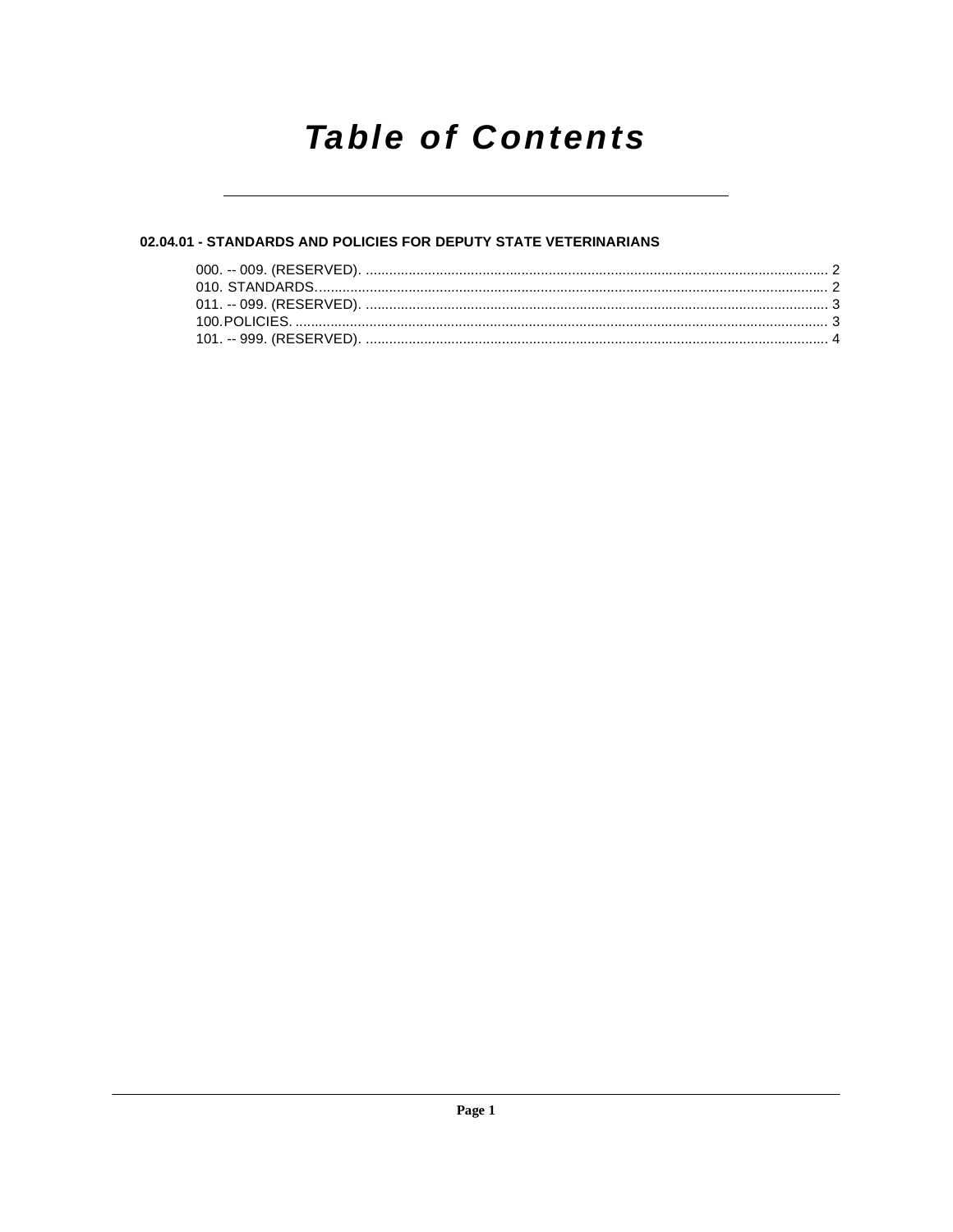#### **IDAPA 02 TITLE 04 Chapter 01**

#### **02.04.01 - STANDARDS AND POLICIES FOR DEPUTY STATE VETERINARIANS**

#### <span id="page-1-1"></span><span id="page-1-0"></span>**000. -- 009. (RESERVED).**

#### <span id="page-1-4"></span><span id="page-1-2"></span>**010. STANDARDS.**

The deputizing of practicing veterinarians is the responsibility of the Idaho Department of Agriculture, Bureau of Animal Industry. Since deputizing of veterinarians is recognized in many states and federal regulations pertaining to intrastate, interstate, and international movements of livestock, it is thought advisable to outline the standards under which a deputized veterinarian functions so that there will be uniformity in their application. (12-26-61)

<span id="page-1-3"></span>**01. Standards Or Guidelines**. The following standards or guidelines will be used to evaluate the practitioner when performing services as a deputy state veterinarian. (12-26-61) proper conduct of the practitioner when performing services as a deputy state veterinarian.

All animals and poultry certified as disease-free will be inspected and properly identified by the deputy state veterinarian issuing the certificate. All certificates issued must be signed by the veterinarians performing<br>the inspections, vaccinations, and/or conducting the tests. (12-26-61) the inspections, vaccinations, and/or conducting the tests.

b. All certificates will be correctly and fully completed and forwarded to the appropriate State and/or official for approval. Distribution will be made according to existing policies and regulations. (12-26-61) Federal official for approval. Distribution will be made according to existing policies and regulations.

c. The required tests will be applied according to recommended procedures using the standard es prescribed by State and Federal officials. (12-26-61) techniques prescribed by State and Federal officials.

d. Certificates issued that reflect results of tests performed by another veterinarian shall clearly the name of the veterinarian conducting the tests, where tested, date, and the result of test. (12-26-61) indicate the name of the veterinarian conducting the tests, where tested, date, and the result of test.

e. All official test forms must be promptly and fully completed and appropriate copies submitted to the laboratories or office of the state or federal official. (12-26-61)

f. All reactor animals disclosed by tests will be identified within prescribed time limitations and according to existing procedures within the state. (12-26-61)

Supervision will be maintained over all infected herds and flocks including suspect animals and birds for which the deputy veterinarian is responsible under existing cooperative program procedures within the state. (12-26-61)

h. Calf vaccinations will be performed at the prescribed ages using approved techniques with proper identification according to cooperative program procedures. (12-26-61)

i. Official calf vaccination certificates will be promptly and fully completed and copies furnished the d state and/or federal office as called for by existing procedures within the state. (12-26-61) owner and state and/or federal office as called for by existing procedures within the state.

All diagnosed or suspected causes of reportable diseases of livestock and poultry will be reported<br>e state and/or federal regulatory officials. (12-26-61) immediately to the state and/or federal regulatory officials.

The deputy state veterinarian will fully instruct all owners of infected premises as to the proper method of cleaning and inspection of cleaning and disinfection as may be required by existing state and/or federal policies. (12-26-61)

l. Extreme care will be exercised in the cleaning and disinfection of foot wear, instruments, nose tongs, etc., to minimize the danger of spread of disease between animals and premises.

All official duties and activities should be carried out according to conformity with regulations and ning such duties and activities. (12-26-61) instructions governing such duties and activities.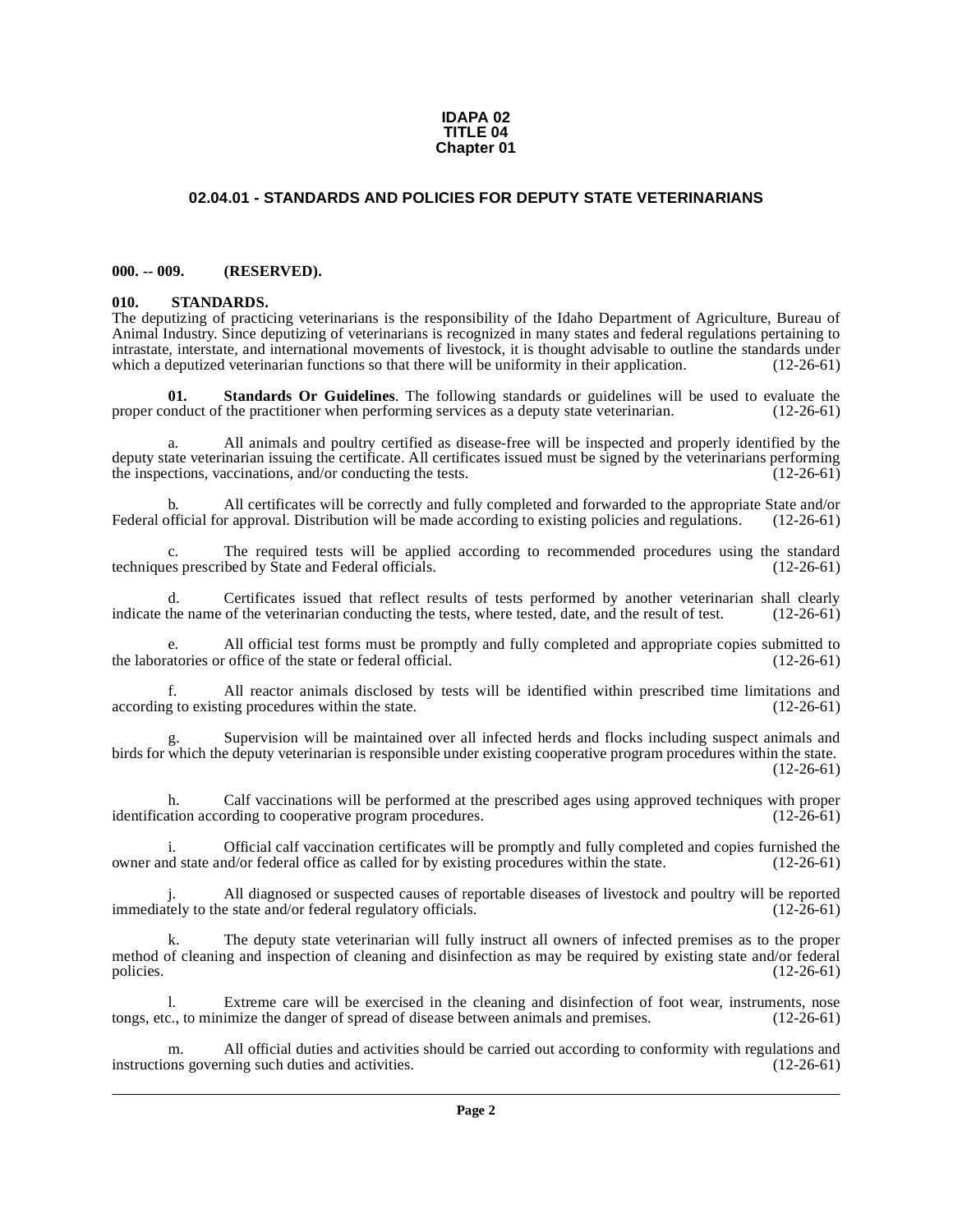n. A deputy state veterinarian will keep himself fully informed on the current policies and regulations of cooperative livestock disease control and eradication procedures and will advise livestock owners accordingly.  $(12-26-61)$ 

o. The performance of all official duties and activities of a deputy state veterinarian in the state is subject to such supervision and direction as may be considered appropriate by the State regulatory officials.

(12-26-61)

p. A deputy state veterinarian must be attired in neat, clean and correct clothing when performing official work. (12-26-61) official work.  $(12-26-61)$ 

q. A deputy state veterinarian must at all times have proper behavior, be alert, animated, agreeable and assant manners; also avoid habits and mannerisms which detract from his job performance. (12-26-61) have pleasant manners; also avoid habits and mannerisms which detract from his job performance.

<span id="page-2-3"></span>**02. Failure To Comply**. Failure to comply fully with these standards may be cause for removal from f deputy state veterinarians. (12-26-61) the list of deputy state veterinarians.

#### <span id="page-2-0"></span>**011. -- 099. (RESERVED).**

#### <span id="page-2-4"></span><span id="page-2-1"></span>**100. POLICIES.**

<span id="page-2-8"></span>**01.** State-Federal Program Work. Deputies shall perform all state-federal program work in full ince with the procedures as set forth in the Idaho Instruction Book for Fee Basis Veterinarians. (12-26-61) accordance with the procedures as set forth in the Idaho Instruction Book for Fee Basis Veterinarians.

<span id="page-2-6"></span>**02. Salesyard Inspections**. Salesyard (Public Livestock Market) veterinarians shall see and inspect all cattle on which salesyard releases are issued.

<span id="page-2-7"></span>**03. Salesyard Vaccinations**. Salesyard (Public Livestock Market) veterinarians shall vaccinate all swine at Public Livestock Markets with a state approved dosage of approved hog cholera immunizing agents. All swine so vaccinated shall be eartagged, with an official Hog Cholera vaccination tag, and the veterinarian shall issue a properly executed swine vaccination report certificate for release purposes, showing ear tag numbers and method or type or immunization used. (12-26-61)

<span id="page-2-2"></span>**04. Disease Report**. Deputy State Veterinarians shall properly fill out and mail to the Bureau of Animal Industry the state morbidity and mortality animal disease report not later than the end of the first week of the month following the month so being reported. Failure on the part of a Deputy State Veterinarian to so properly execute and promptly file with the Bureau of Animal Industry such a report monthly shall constitute a cause for the revoking of said individual's deputyship. (12-26-61)

<span id="page-2-5"></span>**05. Professional Action**. Any and all professional acts performed by a Deputy State Veterinarian for which the owner directly compensates the veterinarian, shall constitute private practice on a private treaty basis with the owner; provided, however, all professional acts pertaining to state-federal cooperative programs must be performed and reported in full accordance with current state-federal procedures for such. An exception to the preceding are acts performed by a Deputy State Veterinarian in compliance with and pursuant to a specific directive of the Bureau of Animal Industry issued to a Deputy State Veterinarian. In such instances, the Deputy State Veterinarian is acting as a state employee in and for the state, i.e.--Idaho inspection of import livestock shipments when such shipments are not covered by a proper official health certificate issued at point of shipment origin. Such Idaho inspections performed by a Deputy State Veterinarian shall be performed at owner's cost and remuneration for such charges shall be promptly submitted to the Bureau of Animal Industry along with: (12-26-61) such charges shall be promptly submitted to the Bureau of Animal Industry along with:

a. Proper copies of the Idaho Health Certificate issued; and (12-26-61)

b. A properly executed Department of Agriculture, Bureau of Animal Industry work sheet showing evidence such acts were performed; and

c. A check, money order or cash issued by the owner in the amount of such charges; said check made payable to the Idaho Bureau of Animal Industry. The deputy state veterinarian in such instances, shall be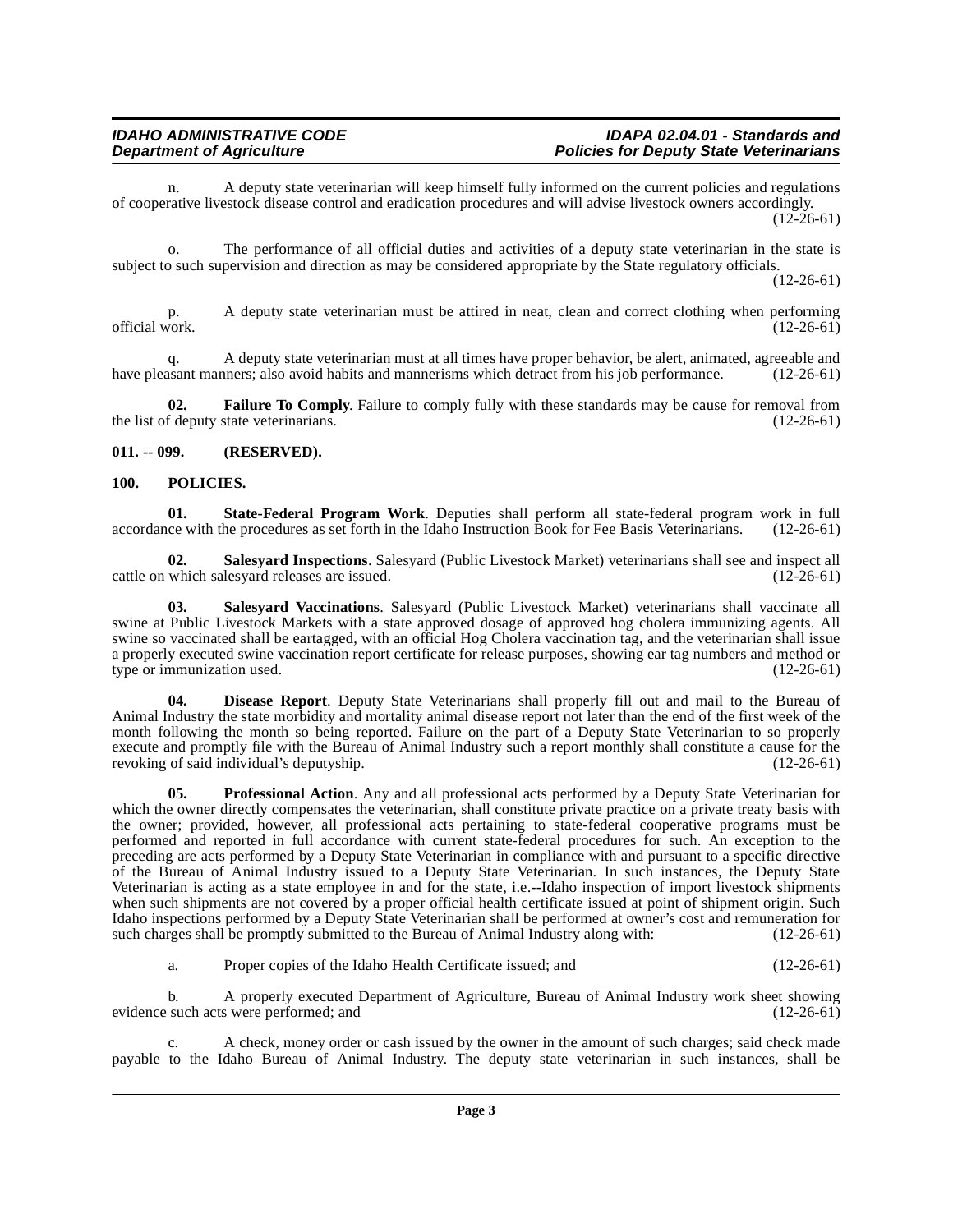#### **IDAHO ADMINISTRATIVE CODE IDAPA 02.04.01 - Standards and Policies for Deputy State Veterinarians**

remunerated, in the sum of such charges, by the Bureau of Animal Industry for such official acts, when said veterinarian, at the close of the month in which such acts were performed, submits a properly executed Idaho<br>Department of Agriculture Form No. 3, accompanied by a work sheet. (12-26-61) Department of Agriculture Form No. 3, accompanied by a work sheet.

<span id="page-3-1"></span>**06. State Investigation**. When a Deputy State Veterinarian is directed, by the Bureau of Animal Industry to make a state investigation such as the example set forth above in part No. 5, he shall cause to be promptly, properly and fully executed a report of investigation, I.V. Form 1, and Department of Agriculture, Bureau of Animal Industry, work sheet along with the State Form No. 3, voucher for payment for services rendered, and the report of investigation I.V. Form 1 shall carry the signature of the owner or his agent of the livestock inspected, tested, treated, etc.  $(12-26-61)$ 

<span id="page-3-0"></span>**101. -- 999. (RESERVED).**